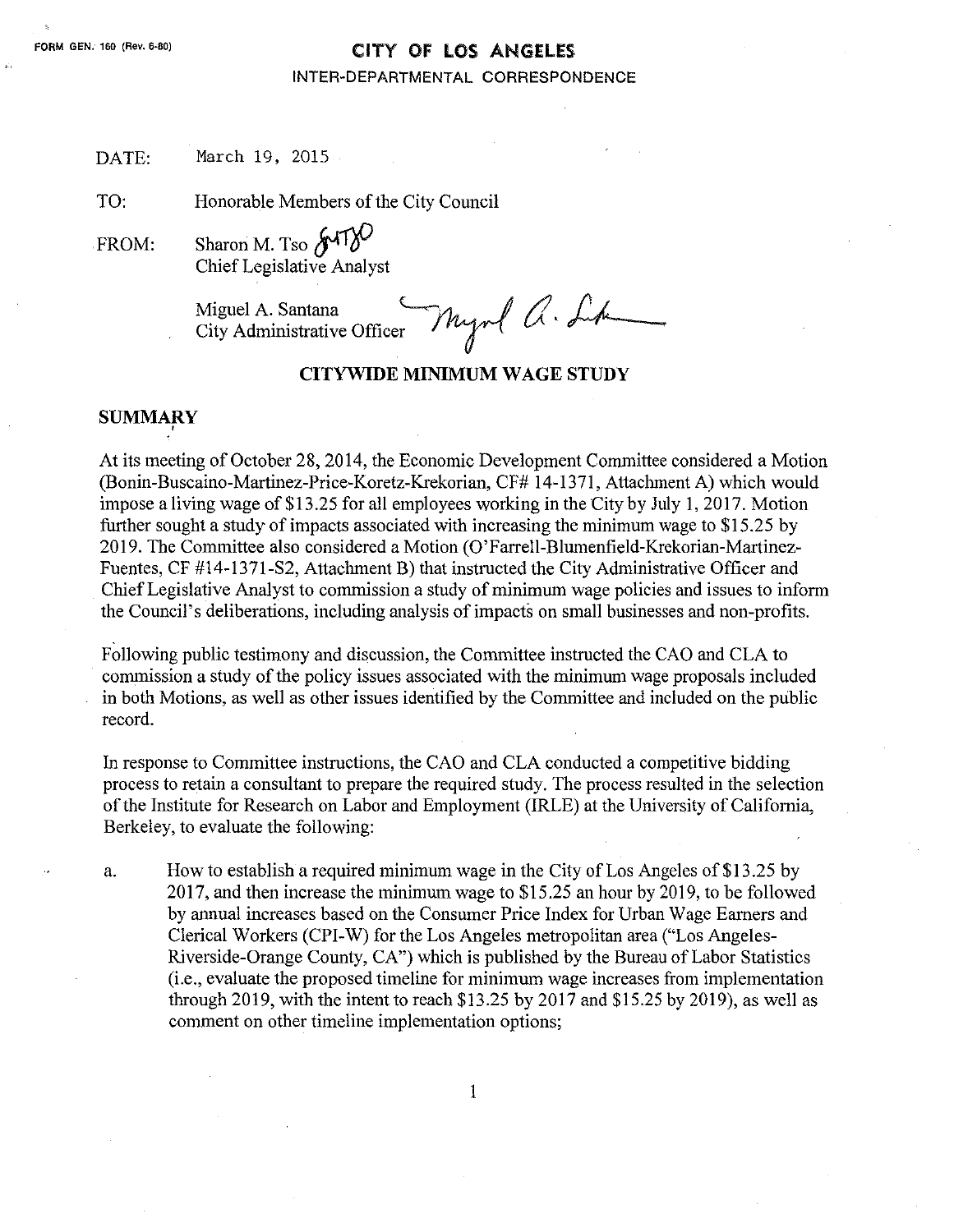- $b$ Provide a full analysis of the economic impact of this minimum wage proposal, including both the positive and negative effects on the City;
- c. Provide an analysis of the minimum wage proposal's effects on the local economy, including the number of people who would benefit from an increased wage and the potential for additional tax revenues;
- d. Provide an analysis of unintended consequences, including the reduction of workers benefits and hours;
- e. Provide an analysis on job creation and job/business retention;
- f. Identify specific industries that could experience negative impacts resulting from this proposal, and evaluate the pros and cons of categorical exemptions or other solutions to reduce potential negative impacts of the proposal on specific industries, including non-profits and small businesses. Provide clear definitions of the industries identified, including definitions of non-profits and small businesses;
- g. Provide an analysis for an option to establish a base and ceiling on automatic wage increases;
- h. Provide a review of options for the enforcement of a minimum wage ordinance;
- i. Provide a comparison of cost of living, demographics, and median wage in the City of Los Angeles versus other metropolitan areas; and,
- $\mathbf{j}$ . Provide comment on online communications included as part of the public record associated with C.F. 14-137I-S2, as well as issues identified during the City Council's Economic Development Committee, Motions introduced by Council, and other letters submitted for consideration prior to December 11, 2014.

The CLA and CAO are confident in the process that produced this study. The 1RLE team has worked with City staff throughout this process to understand the issues raised by the Committee and included in the public record. In addition, the IRLE team met with local stakeholders to gather additional input and develop a local understanding of the issues. The report responds to the issues raised and presents its findings in a balanced manner. This report transmits the study prepared by IRLE as requested by the Economic Development Committee (Attachment C).

## Additional Studies

In January 2015, the Chairman of the Economic Development Committee released a letter requesting that other organizations submit studies related to the proposed minimum wage policy. The intent was to receive additional input on the issue and ensure that the City Council has as much information and perspective as possible to inform policy consideration.

The City has received two reports as a result of this request:

• Beacon Economics has submitted "Cost-Benefit Analysis: Los Angeles Minimum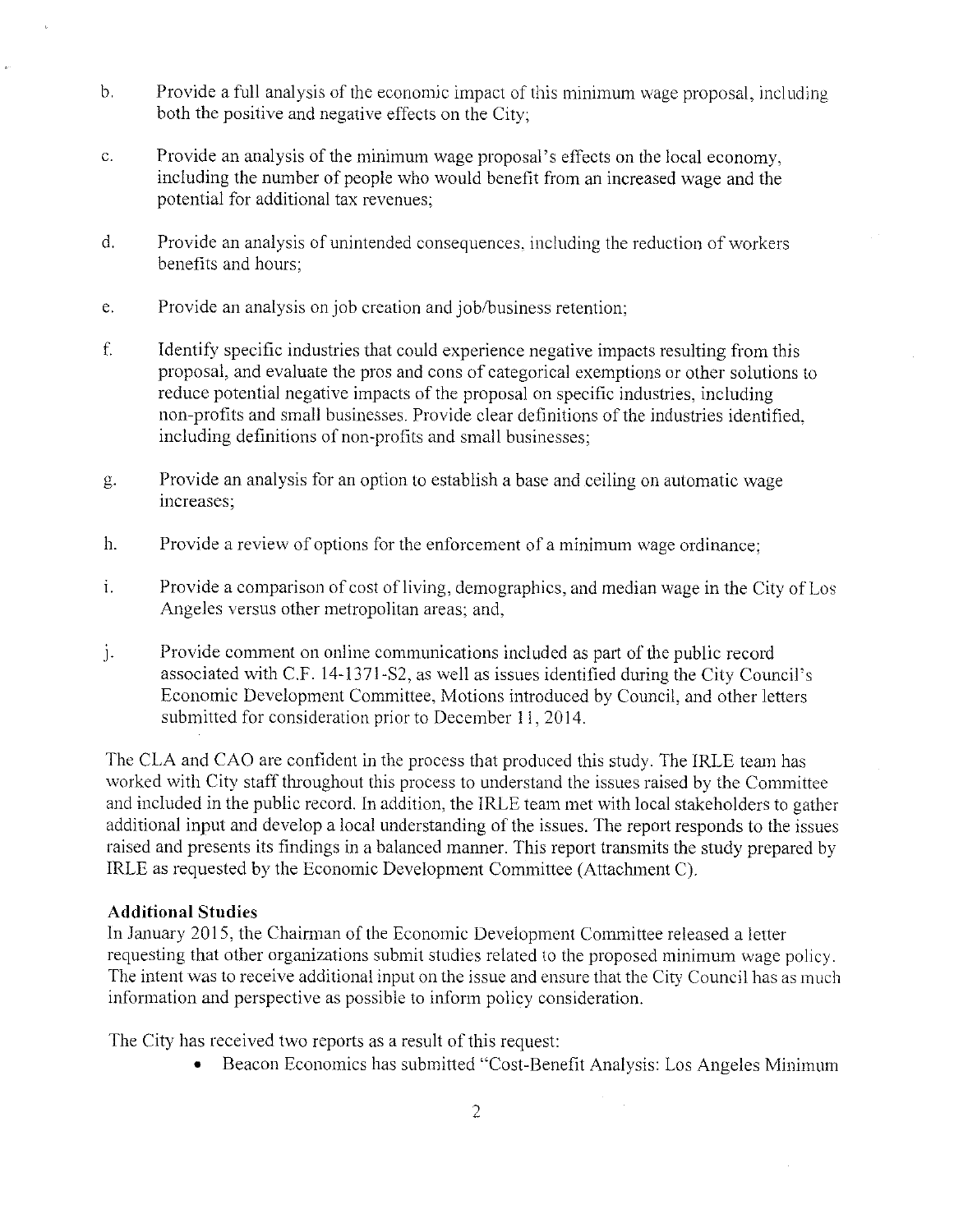Wage Proposal"

• The Economic Roundtable has submitted "Los Angeles Rising: A City That Works" for Everyone"

These reports are provided as Attachments D and E to this report for consideration.

## Peer Review

In addition, the Chairman of the Economic Development Committee directed the CLA and CAO to commission a peer review of all studies submitted for Council consideration. The intent of the peer review is to provide the following:

- . Evaluate the data sources used in the studies submitted for reliability and applicability to the question of impacts of minimum wage as well as applicability to the City of Los Angeles.
- 2. Evaluate the methodologies used in studies and the applicability to the questions and to the City of Los Angeles. This evaluation should include a review of research and literature regarding these methodologies, separate from the studies under review.
- 3. Identify the theoretical underpinnings used in the studies and how they drive the final conclusions and recommendations.
- 4. Review issues raised by Motions, public record comments, and similar data requests submitted to the public record prior to December 11, 2014 and determine whether they were addressed by the submitted studies.
- 5. Follow up with authors of studies for clarification of issues not well explained in study.
- 6. Evaluate the relative strength of competing claims among the various studies under review.
- 7. Provide Council with questions, issues, methodologies, or data sources not dealt with adequately in studies; provide suggestions for additional analysis that may assist elected officials with minimum wage-related policy decisions.

An RFP was released to select a consultant to prepare the peer review. The City received two submissions in response to the RFP and the team of Drs. Till von Wachter and Jeffery Wegner. economists with UCLA and Rand, was selected to provide this study. The selected team will provide their peer review analysis by mid-April.

## Public Hearing Process

The Economic Development Committee has scheduled a discussion of the Citywide minimum wage issue at their regular meeting to be held on Tuesday, March 24, 2015. Additional community-based meetings of the Committee are scheduled for Thursday, March 26 at the Watts Labor Community Action Committee Headquarters, 10950 S. Central Avenue; Tuesday, March 31 at Van Nuys City Hall, 6262 Van Nuys Blvd; and Thursday, April 2 at the Museum of Tolerance, 9786 W. Pico Blvd. It is anticipated that these discussions will help inform the Council as they deliberate the resulting policy decisions.

Attachment A Motion (Bonin-Busca no-Martinez-Price-Koretz-Krekorian, CF 14-1371)